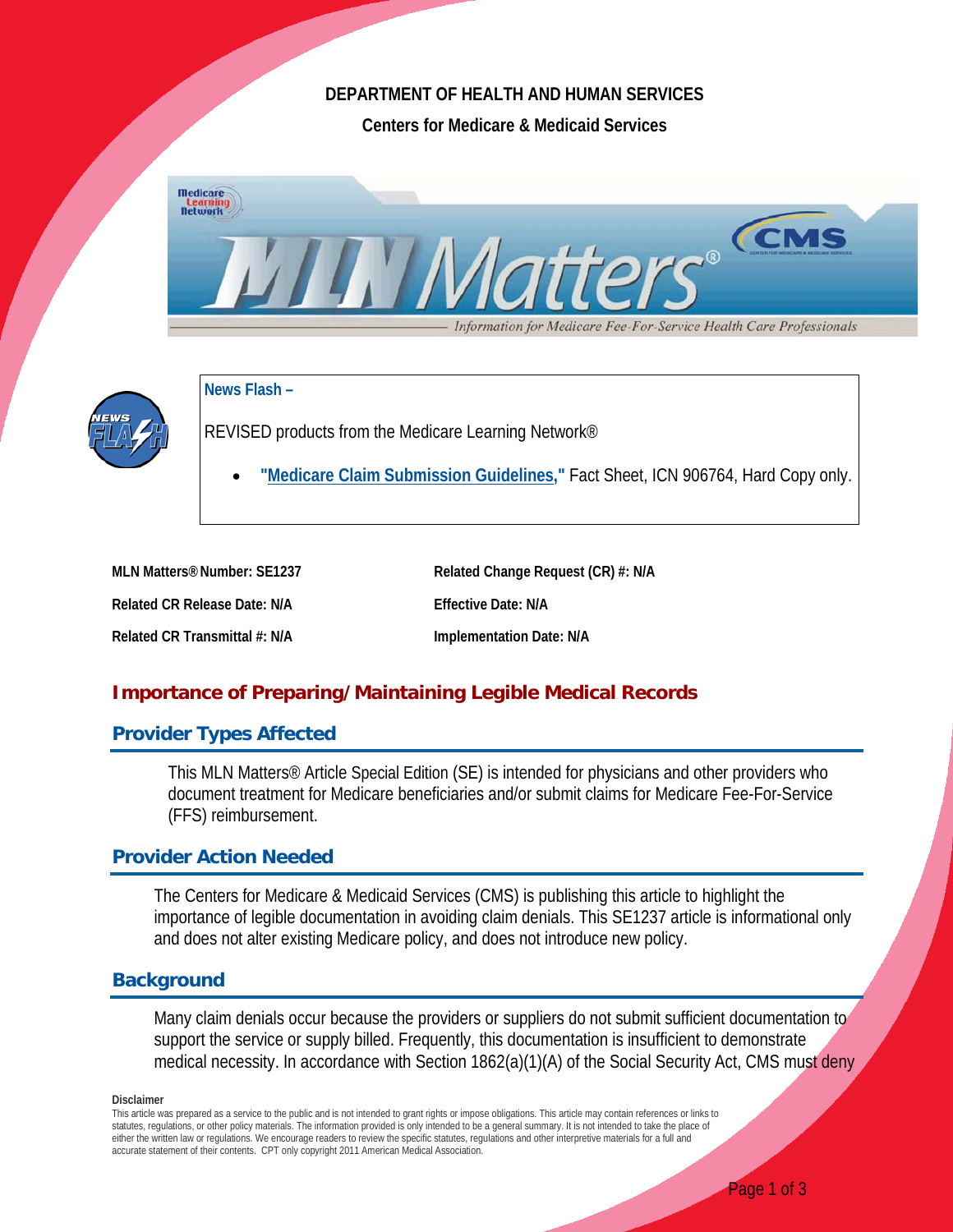an item or service if it is not reasonable and necessary.(See item 1 in the "References" section below.) When determining the medical necessity of the item or service billed, Medicare's review contractors must rely on the medical documentation submitted by the provider in support of a given claim. Therefore, legibility of clinical notes and other supporting documentation is critical to avoid Medicare FFS claim payment denials. (See item 2 in the "References" section below.)

# **Key Points**

### **General Principles of Medical Record Documentation (See items 3,4,5 in the "References" section below.) —Be Aware**

The general principles of medical record documentation to support a service or supply billed for Medicare payment includes the following (as applicable to the specific setting/encounter):

- 1. **Medical records should be complete and legible**; and
- 2. **Medical records should include the legible identity of the provider and the date of service**.

### **Amendments, Corrections and Delayed Entries in Medical Documentation (See item 6 in the "References" section below.)**

Documents containing amendments, corrections, or delayed entries must employ the following widely accepted recordkeeping principles:

- 1. Clearly and permanently identify any amendments, corrections or addenda.
- 2. Clearly indicate the date and author of any amendments, corrections, or addenda.
- **3.** Clearly identify all original content (do not delete).

#### **Medicare Signature Requirements (See item 7 in the "References" section below.)**

For medical review purposes, Medicare requires that services provided/ordered be authenticated by the author. The method used shall be a handwritten or electronic signature.

- If the signature is illegible or missing from the medical documentation (other than an order), the review contractor shall consider evidence in a signature log or attestation statement to determine the identity of the author of a medical record entry.
- If the signature is missing from an order, the review contractor shall disregard the order during the review of the claim (i.e., the reviewer will proceed as if the order was not received). Signature attestations are not allowable for orders.

# **References**

1. See the testimony of Thursday, July 15, 2010 to the United States Senate Committee on Homeland Security and Government Affairs, Subcommittee on Federal Financial Management, Government Information, Federal Services, and Internet. "Preventing and Recovering Medicare Payment Errors" at **<http://www.hhs.gov/asl/testify/2010/07/t20100715a.html>** on the CMS website.

#### **Disclaimer**

This article was prepared as a service to the public and is not intended to grant rights or impose obligations. This article may contain references or links to statutes, regulations, or other policy materials. The information provided is only intended to be a general summary. It is not intended to take the place of either the written law or regulations. We encourage readers to review the specific statutes, regulations and other interpretive materials for a full and accurate statement of their contents. CPT only copyright 2011 American Medical Association.